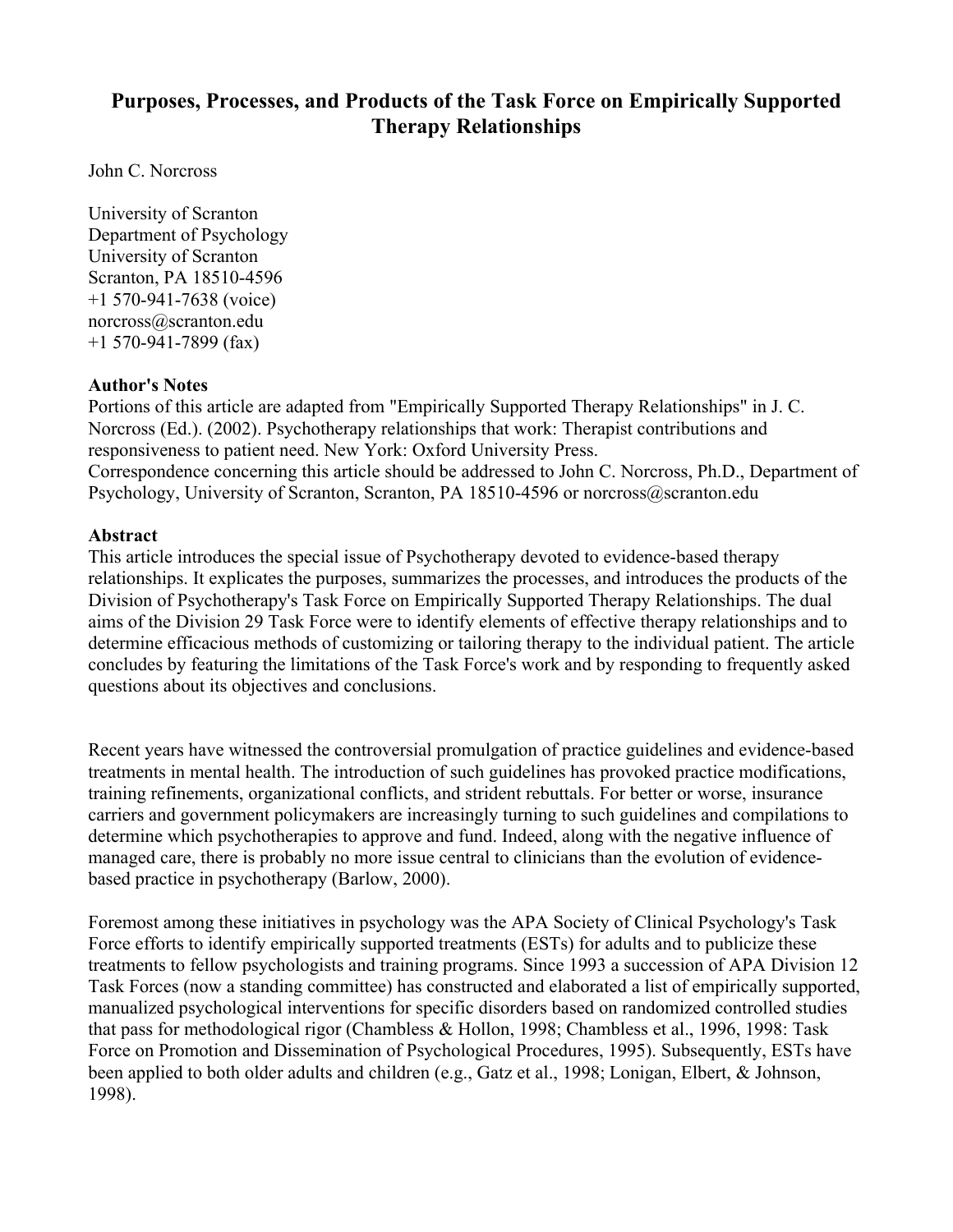APA's Society of Clinical Psychology has not been alone in developing and promoting such guidelines, however. The APA Division of Counseling Psychology has issued their own principles of empirically supported interventions (Wampold, Lichtenberg, & Waehler, in press), and the APA Division of Humanistic Psychology (Task Force, 1997) published guidelines for the provision of humanistic psychosocial services. The Practice Guidelines Coalition, a developing organization sponsored by the Association for Advancement of Behavior Therapy and the American Association of Applied and Preventive Psychology, is creating clinical practice guidelines that are brief, evidence-based, multidisciplinary, and disorder-specific. In Great Britain, a Guidelines Development Committee of the British Psychological Society authored a Department of Health (2001) document entitled Treatment Choice in Psychological Therapies and Counselling: Evidence-Based Practice Guidelines. In psychiatry, the American Psychiatric Association has published at least 10 practice guidelines, on disorders ranging from schizophrenia to anorexia to nicotine dependence.

All of the efforts to promulgate evidence-based psychotherapies have been noble in intent and timely in distribution. They are praiseworthy efforts to distil scientific research into clinical applications and to guide practice and training. They wisely demonstrate that, in a climate of accountability, psychotherapy stands up to empirical scrutiny with the best of health care interventions. And within psychology, they have attempted to proactively counterbalance documents that accord primacy to biomedical treatments for mental disorders and largely ignore the outcome data for psychological therapies (such as the Depression Guideline Panel, 1993). On many accounts, then, the extant efforts have addressed the realpolitik of the socio-economic situation (Messer, 2001; Nathan, 1998).

## What's Missing?

The ethical and professional commitment to evidence-based psychotherapy is widely, if not universally, accepted among mental health practitioners. It is similar to publicly prizing Mother and apple pie (Norcross, 1999). In principle, we are all committed to identifying, practicing, and promulgating those psychosocial treatments that "work." In principle.

In application, the controversies reside in the definitions and details of identifying those evidence-based or empirically supported therapies. The internecine conflicts occur around what material is validated and what qualifies as evidence, a process described as decision rules.

Many researchers and practitioners find the decisions rules in these early efforts to be seriously incomplete or inapplicable. Examination of the Society of Clinical Psychology Task Force's initial decision rules is illuminating and representative. Those treatments designated as "empirically validated" -- or the more recent, accurate, and felicitous phrase "empirically supported" -- were restricted to manualized therapies for a fixed number of sessions. The treatments were brand name or pure-form. (For scholarly reviews of the contributions and criticisms of ESTs, refer to several special issues of journals, e.g., Elliott, 1998; Glass & Arnkoff, 1996: Kazdin, 1996; Kendall, 1998). Three decision points are particularly applicable here, beginning with the EST lists as oddly person-less.

## The Person of the Therapist

The EST lists and most practice guidelines depict disembodied therapists performing procedures on Axis I disorders. This stands in marked contrast to the clinician's experience of psychotherapy as an intensely interpersonal and deeply emotional experience. Although efficacy research has gone to considerable lengths to eliminate the individual therapist as a variable that might account for patient improvement, the inescapable fact is that the therapist as a person is a central agent of change. The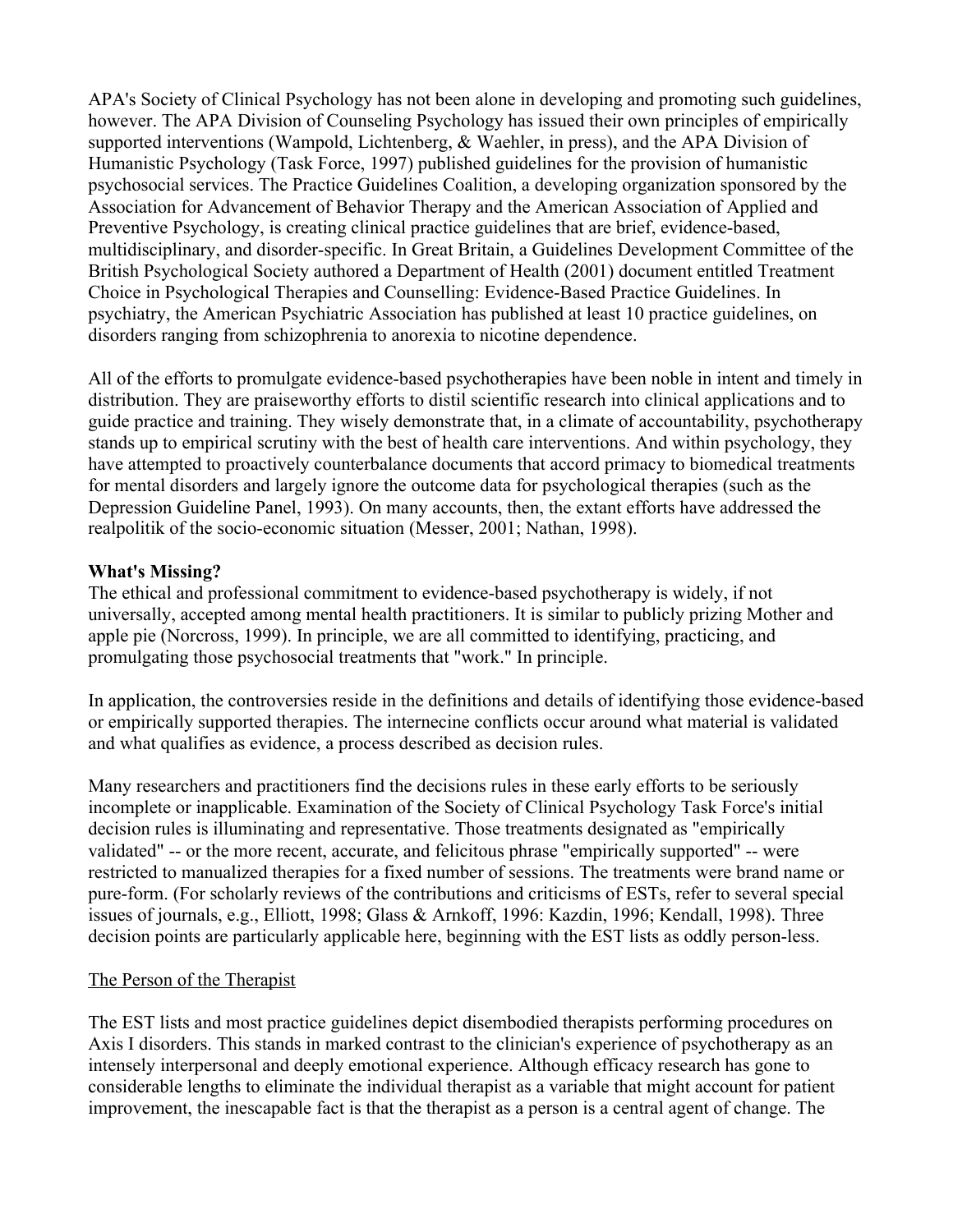curative contribution of the person of the therapist is, arguably, as empirically validated as manualized treatments or psychotherapy methods (Hubble, Duncan, & Miller, 1999).

Multiple and converging sources of evidence indicate that the person of the psychotherapist is inextricably intertwined with the outcome of psychotherapy. Luborsky and colleagues (1986) reanalyzed the results of four major studies of psychotherapy outcome to determine the variance accounted for by therapist effects, finding that it generally overshadowed that attributed to treatment differences. A subsequent meta-analysis of therapist effects in psychotherapy outcome studies showed consistent and robust effects - 5% to 9% in one of the best estimates (Crits-Christoph et al., 1991). In reviewing the research, Wampold (2001, p. 200) concluded "a preponderance of evidence indicates that there are large therapist effects . . . and that the effects greatly exceed treatment effects." Despite impressive attempts to experimentally render individual practitioners as controlled variables, it is simply not possible to mask the person and the contribution of the therapist.

## The Therapy Relationship

Second, and most relevant for our purposes, have been the decisions to validate the efficacy of treatments or technical interventions, as opposed to the therapy relationship or therapist interpersonal skills. This decision both reflects and reinforces the ongoing movement toward high-quality comparative outcome studies on techniques or brand-name therapies. "This trend of putting all of the eggs in the "technique" basket began in the late 1970s and is now reaching the peak of influence" (Bergin, 1997, p. 83).

But both clinical experience and research findings underscore that the therapeutic relationship accounts for as much as the outcome variance as particular treatments. Quantitative reviews and meta-analyses of psychotherapy outcome literature consistently reveal that specific techniques account for only 5% to 15% of the outcome variance (e.g., Beutler, 1989; Lambert, 1992; Shapiro & Shapiro, 1982; Wampold, 2001), and much of that is attributable to the investigator's therapy allegiance (Luborsky et al., 1999). Suppose we asked a neutral scientific panel from outside the field to review the corpus of psychotherapy research to determine what is the most powerful phenomenon we should be studying, practicing, and teaching. Henry (1998, p. 128) concludes that the panel would find the answer obvious, and empirically validated. As a general trend across studies, the largest chunk of outcome variance not attributable to pre-existing patient characteristics involves individual therapist differences and the emergent therapeutic relationship between patient and therapist, regardless of technique or school of therapy. This is the main thrust of three decades of empirical research.

In my more strident moments, I have adapted Bill Clinton's unofficial campaign slogan: "It's the relationship, stupid!" Although most treatment manuals and practice guidelines mention the importance of the therapy relationship, few specify what therapist qualities or in-session behaviours lead to a curative relationship. As practice guidelines and treatment manuals are increasingly required in training, research, and practice, there is a real and imminent danger that the therapy relationship, therapist interpersonal skills, and patient matches will be overlooked.

## The Patient's (Nondiagnostic) Characteristics

Third, most practice guidelines and evidence-based compilations unintentionally reduce our clients to a static diagnosis or problem. The impressive, 90-chapter *Treatments of Psychiatric Disorders* (Gabbard, 2000), to take one prominent example, is hailed as the "cumulative knowledge base of psychiatric treatment," yet the entire two volumes are organized exclusively around diagnoses. Virtually all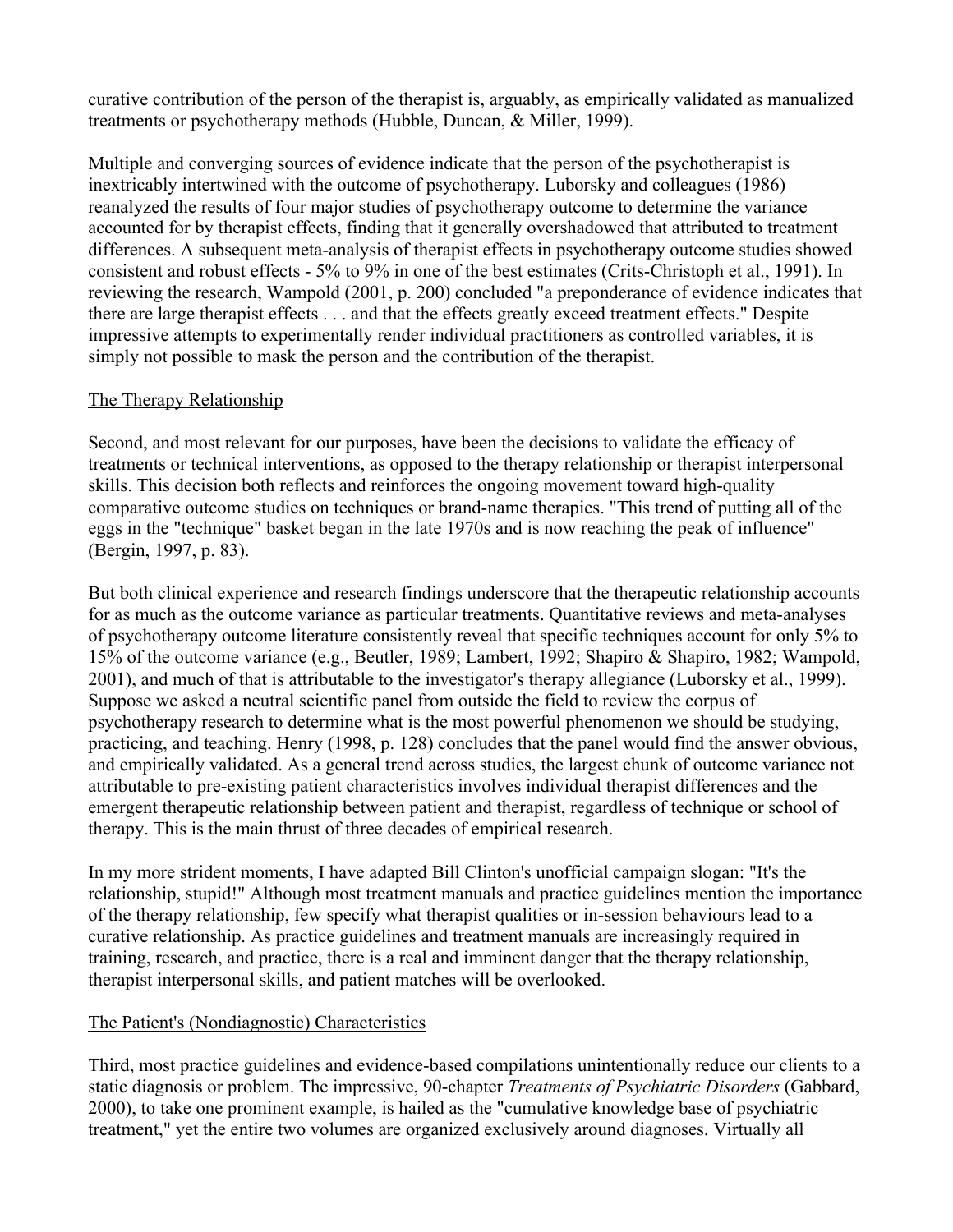practice guidelines are directed toward single, categorical disorders. DSM diagnoses have ruled the evidence-based roost to date.

This choice flies in the face of clinical practice and research findings that a categorical, non-psychotic Axis I diagnosis exercises only a modest impact on treatment outcome (Beutler, 2000). While the research indicates that certain psychotherapies make better marriages for certain disorders, psychological therapies will be increasingly matched to people, not simply diagnoses. In the behavioural medicine vernacular, it is frequently more important to know what kind of patient has the disorder than what kind of disorder the person has.

As every clinician knows, different types of patients respond more effectively to different types of treatments and relationships. Different folks do require different strokes. Clinicians strive to offer or select a therapy that accords to the patient's personal characteristics, proclivities, and worldviews - in addition to diagnosis. The differential effectiveness of different therapies may well prove to be a function of cross-diagnostic patient characteristics, such as treatment goals, coping styles, stages of change, personality dimensions, and reactance level.

Moreover, practice guidelines and EST lists do little for those psychotherapists whose patients and theoretical conceptualisations do not fall into discrete disorders (Messer, 2001). Consider the client who seeks more joy in his/her life, but who does not meet diagnostic criteria for any disorder, whose psychotherapy stretches beyond 20 sessions, and whose treatment objectives are not easily specified in measurable, symptom-based outcomes. Current evidence-based compilations have little to contribute to his/her therapist and his/her treatment (see O'Donohue, Buchanan, & Fisher, 2000, for general characteristics of ESTs). Not all psychotherapies or practitioners embrace an action-oriented model in which treatment is rendered to a patient.

All of this is to say that extant lists of empirically supported treatments and practice guidelines give short shrift - some would say lip service - to the person of the therapist, the individual patient's characteristics, and their emergent relationship. Current attempts are thus seriously incomplete and potentially misleading, both on clinical and empirical grounds.

## Purposes of the Task Force

Within this context, in 1999 I commissioned an APA Division of Psychotherapy Presidential Task Force to identify, operationalize, and disseminate information on empirically supported therapy relationships. We aimed to identify empirically supported (therapy) relationships rather than empirically supported treatments - or ESRs rather than ESTs. Specifically, the dual aims of the Division 29 Task Force were to:

- Identify elements of effective therapy relationships
- \* Determine efficacious methods of customizing or tailoring therapy to the individual patient on the basis of his/her (nondiagnostic) characteristics

This special issue of Psychotherapy summarizes the findings, conclusions, and recommendations of the Task Force's four-year work.

Compared to extant efforts, the Division 29 Task Force focused on relationship qualities and therapist stances, as opposed to treatment techniques, and adopted broader decision rules as to what qualifies as evidence for inclusion, including both effectiveness and efficacy studies. In addition, we addressed the crucial research on matching therapy relationships to client features beyond discrete Axis I diagnoses.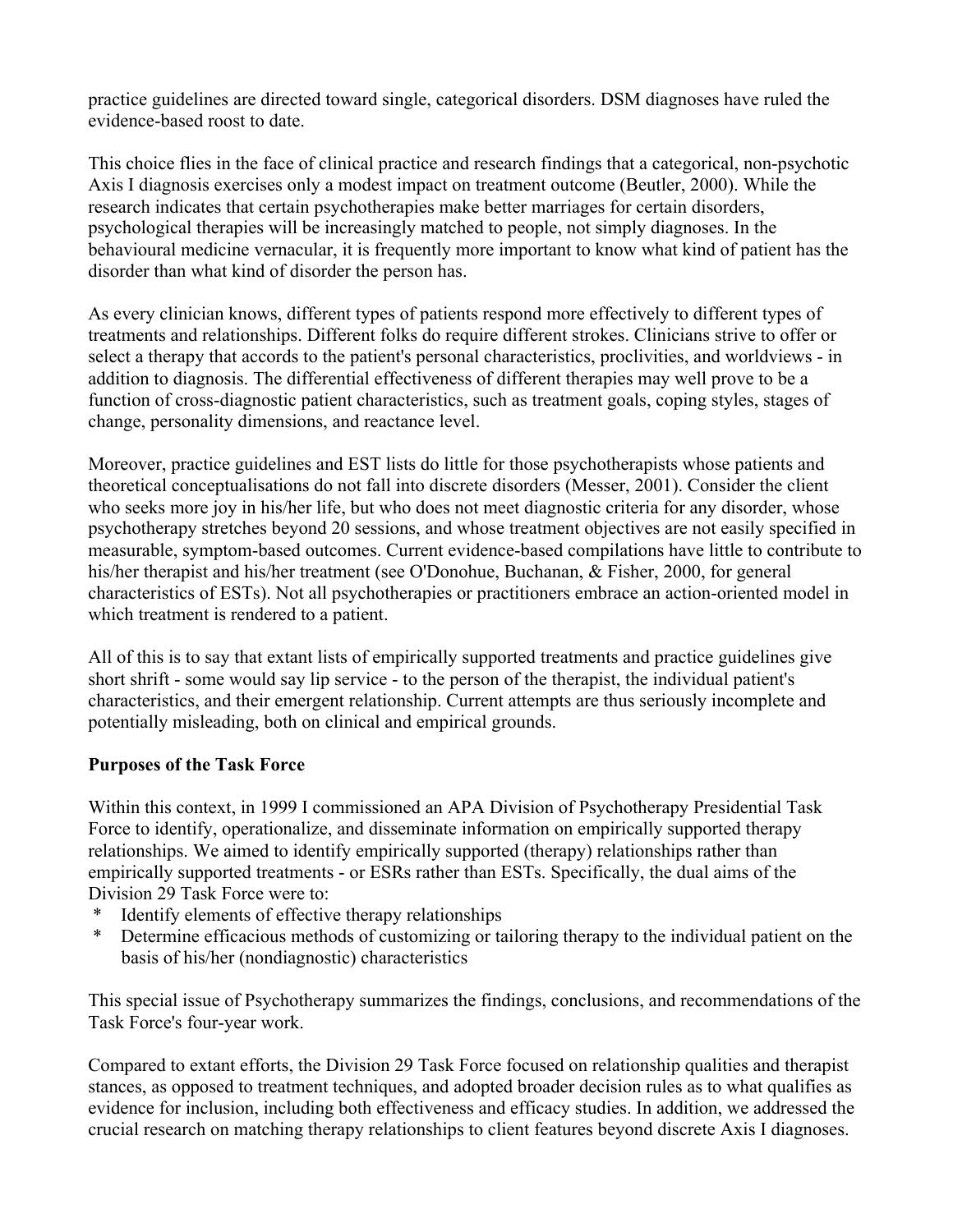Table 1 summarizes the salient differences in decision rules between our APA Division 29 Task Force and previous efforts, notably the Division 12 Task Forces.

## Processes of the Task Force

## Definitions

One of our first process challenges was to define the psychotherapy relationship. We adopted Gelso and Carter's (1985, 1994) operational definition: "The relationship is the feelings and attitudes that therapist and client have toward one another, and the manner in which these are expressed." This definition is quite general, and the phrase "the manner in which it is expressed" potentially opens the relationship to include everything under the therapeutic sun (see Gelso & Hayes, 1998, for an extended discussion). Nonetheless, it was concise, consensual, theoretically neutral, and sufficiently precise for our use.

A related challenge was to establish the inclusion and exclusion criteria for the elements of the therapy relationship. We readily agreed that the traditional features of the therapy relationship -- the alliance in individual therapy and cohesion in group therapy, for example - and the Rogerian facilitative conditions - empathy, positive regard, and genuineness/congruence -would constitute core elements. We further agreed that discrete, relatively nonrelational techniques were not part of our purview, but that a few relational methods would be included. Therapy methods were considered for inclusion if their content, goal, and context were inextricably interwoven into the emergent therapy relationship. We settled on therapist self-disclosure and relational interpretations because these methods are deeply embedded in the interpersonal character of the relationship itself. But which relational techniques to include and which to exclude under the rubric of the therapy relationship bedevilled us, as it has the field.

We unanimously acknowledged the deep synergy between techniques and the relationship. They constantly shape and inform each other. Both clinical experience and research evidence (e.g., Rector, Zuroff, & Segal, 1999; Rounsaville et al., 1987) point to a complex, reciprocal interaction between the interpersonal relationship and the instrumental techniques. The relationship does not exist apart from what the therapist does in terms of technique, and we cannot imagine any techniques that would not have some relational impact. Put differently, techniques and interventions are relational acts (Safran & Muran, 2000).

The research reviews were based on the results of empirical research linking the relationship element to psychotherapy outcome. This definition deliberately included both quantitative and rigorous qualitative studies. Outcome was broadly and inclusively defined, encompassing proximal in-session outcomes as well as distal treatment outcomes. Authors were asked to specify the outcome criteria if a particular study did not employ a typical end-of-treatment measure of symptom or functioning.

## Decision-Making

The Steering Committee's early deliberations were not easy or unanimous. Democracy is messy and inefficient; science is even slower and painstaking. We debated and, in most instances, voted on terminology, on the division of the therapy relationship into manageable parts, and on the minimal criteria for empirical evidence linking a relationship quality to psychotherapy outcome.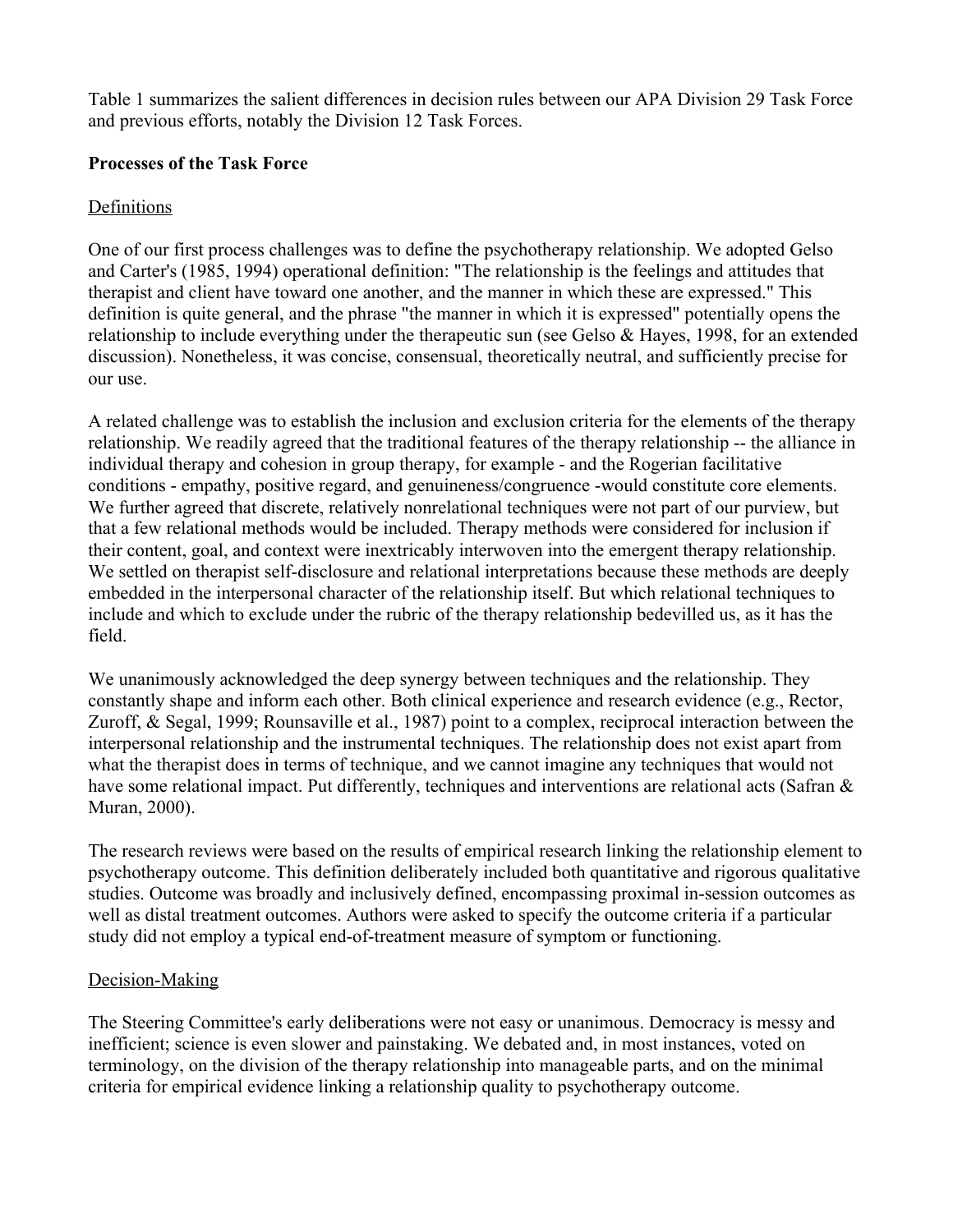How does one divide the indivisible relationship? For example, is support similar enough to positive regard to be combined or is it conceptually and technically distinct enough to deserve a separate chapter and research review? We struggled on how finely to slice the therapy relationship. We agreed, as a group, to place the research on support in the positive regard chapter, but we understand that psychodynamic practitioners may understandably take exception to collapsing these relationship elements. More generally, we opted to divide the research reviews into smaller chunks so that the research conclusions were more specific and the practice implications more concrete.

In our deliberations, several members of the Steering Committee advanced a favourite analogy: the therapy relationship is like a diamond, a diamond composed of multiple, interconnected facets. The diamond is a complex, reciprocal, and multidimensional entity. The Task Force endeavoured to separate and examine many of these facets.

What sort of evidence is sufficient to declare that a relationship element is, in fact, associated to treatment outcome? Some on the Steering Committee wanted to see some true experimental evidence or persuasive, unconfounded lagged correlational evidence that elements of the therapy relationship contribute to treatment outcome. Other members of the Steering Committee scoffed at the value or possibility of such methodological rigor in the area of the therapy relationship where the "variables" cannot be readily controlled or manipulated.

Upon review of the quantity and quality of the empirical research, the Steering Committee characterized the strength of the research on the relationship element as either *demonstrably effective*, *promising and probably effective*, or *insufficient research to judge*. This tripartite categorization emerged from our review of the research; fewer categories would have resulted in crude and incomplete characterizations, and more categories would have accorded more precision than warranted by the findings. Some elements were clearly established as effective on the basis of the size and regularity of supportive studies. Other elements were promising - few studies or lots of conflicting studies or supportive but flawed studies. Still other elements were just tantalizing or preliminary. Accordingly, we christened these as insufficient research to judge. (Of course, these categorizations refer solely to the empirical evidence linking relationship elements and outcome, and not to the "treatability" of patients with specific characteristics.)

In sum, we employed a systematic and stepwise approach to identifying and interpreting the evidence. First, the Steering Committee identified potential relational and matching elements with sufficient empirical research and practical importance. Second, we consulted extant reviews and gathered expert opinions before commissioning chapters on those elements. Third, at least three scholars independently reviewed the evidence as compiled by the chapter authors and provided numerical ratings on six evaluative criteria. Fourth, the Steering Committee reviewed the ratings, deliberated by e-mail, and voted using an expert consensus method. The decisions were made both empirically and consensually the Steering Committee examined the empirical research and then followed consensus.

These and other decisions were arrived at by expert opinion, professional consensus, and review of the empirical evidence. But these were all human choices - open to cavil, contention, and future revision.

## Products of the Task Force

The Division 29 Task Force on Empirically Supported Therapy Relationships has generated three products. First, we have prepared and published a synopsis of our work in this special issue. Second, the entire research reviews and detailed therapeutic practices are being published in a book,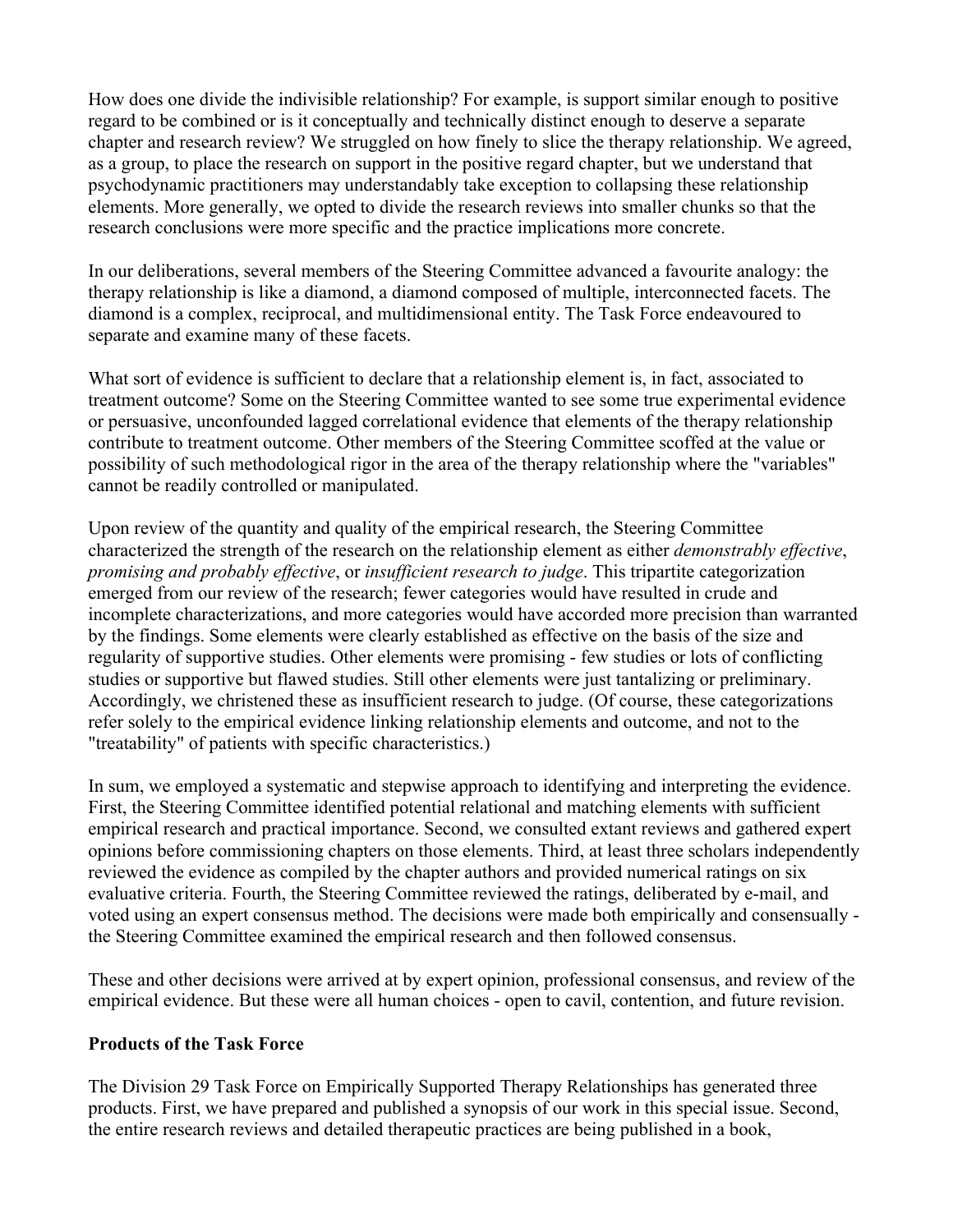Psychotherapy Relationships that Work (Norcross, 2002). Third, members of the Task Force are presenting a series of addresses, workshops, and symposia on its conclusions and recommendations. Presentations to date have been made at conferences of the American Psychological Association, the Society for Psychotherapy Research, the Society for the Exploration of Psychotherapy Integration, and the International Society for Clinical Psychology.

The goals of these products are identical: to disseminate evidence-based means of improving the therapy relationship and effective means of customizing that relationship to the individual patient. A frequent lament of mental health researchers is that their best research results often remain unused by practitioner and policymakers alike. The dissemination and uptake problem is a genuine concern for us as well. We plan to reach stakeholders by distributing the results in their preferred communication formats. For researchers, a scholarly book and academic presentations. For practitioners, a professional journal and clinical workshops. Our fervent hope is that the Task Force's multiple products and communication formats will increase awareness and use of effective elements of the therapy relationship.

The Task Force and its products would not have been possible without organizational and individual support. Organizationally, the Board of Directors of the American Psychological Association's Division of Psychotherapy approved and funded the Task Force on Empirically Supported Therapy Relationships. Individually, Wade Silverman, the 1999 Division president and *Psychotherapy* editor, was an ongoing source of encouragement and advice. Finally, the Task Force's Steering Committee assisted in canvassing the literature, defining the parameters of the project, organizing the special issue, selecting the contributors, and reviewing early drafts of the articles. The Steering Committee consisted of:

Steven J. Ackerman (student member) Lorna Smith Benjamin (University of Utah) Larry E. Beutler (University of California - Santa Barbara), Charles J. Gelso (University of Maryland) Marvin R. Goldfried (SUNY - Stony Brook) Clara Hill (University of Maryland) Michael J. Lambert (Brigham Young University) David E. Orlinsky (University of Chicago) Jackson P. Rainer (liaison to Publication Board)

## Organization of the Special Issue

This special issue is divided into four parts. Part I consists of this introductory article and a general research summary of the centrality of the therapeutic relationship to treatment outcome. Parts II and III are composed of research summaries on the therapist's relational contributions, those in general (Part II) as well as those on tailoring the therapeutic relationship to individual patients (Part III). Our goal is to identify both relationship elements applied generally in psychotherapy and therapist stances applied to specific circumstances and clients.

All of the articles in Parts II and III are adapted from lengthier chapters that followed guidelines in order to facilitate comprehensiveness, comparison, and ease of reader use. Each article defines the relationship or patient characteristic, provides a clinical example, reviews the empirical research, and highlights therapeutic practices ensuing from the research results.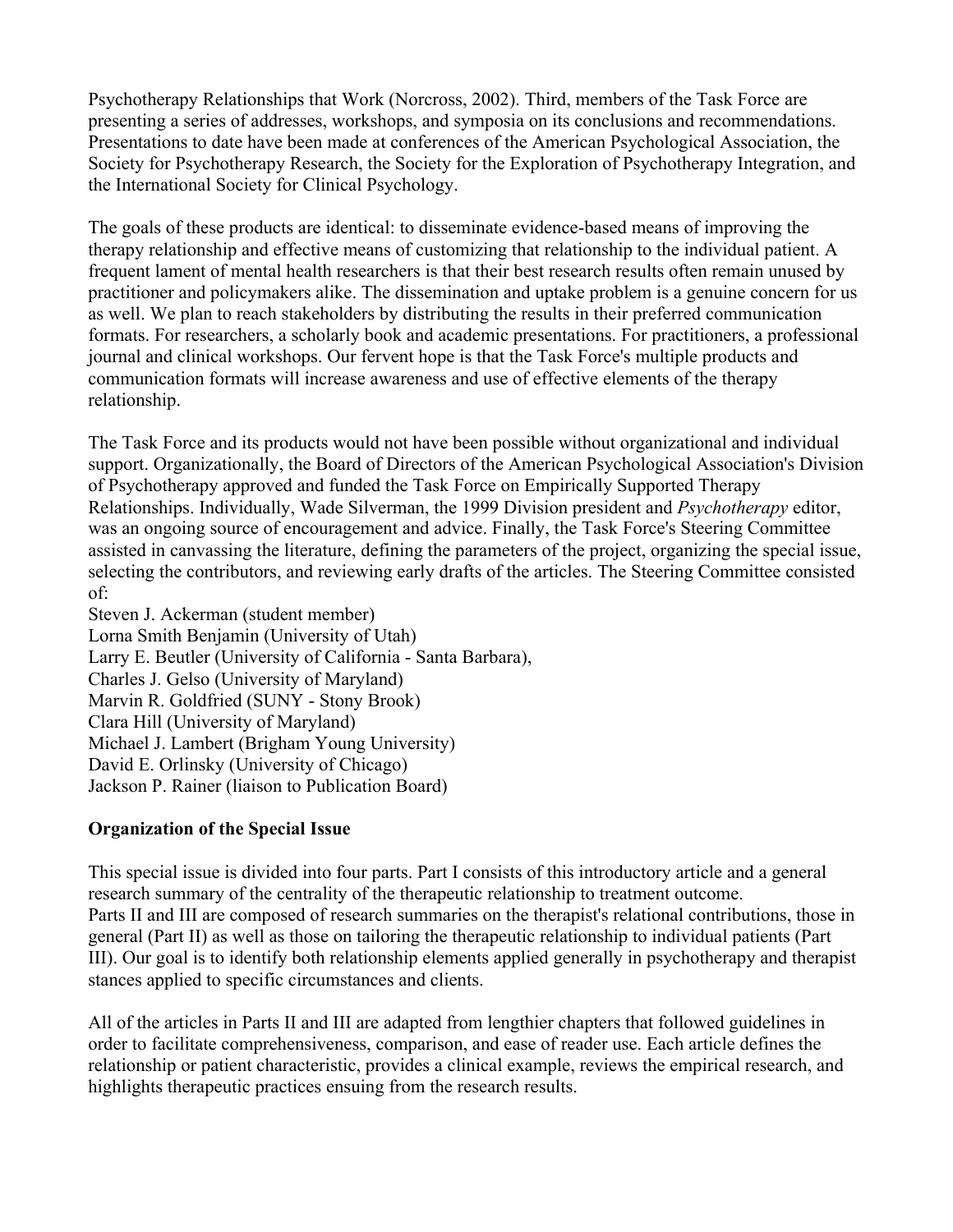The order of articles is in approximate rank order of the empirical strength of the research on the respective therapist elements or patient-matching characteristics. In Section II, the alliance is demonstrably effective, with the quality of relational interpretations exhibiting the weakest link with outcomes in the research literature. In Section III, the research results on the effectiveness of matching the therapy relationship to the magnitude of patient's resistance is robust, whereas research on the positive outcome effects of ethnicity- and gender-matching is rare.

Part IV of this issue consists of a single article, coauthored by the Task Force's Steering Committee. It presents the Task Force conclusions, including a list of empirically supported relationship elements, and our practical recommendations, divided into general, practice, training, research, and policy recommendations. The "list" characterizes the relationship elements as demonstrably effective, promising and probably effective, or insufficient research to judge. These decisions were made by the Steering Committee on the strength of the empirical evidence. The evidentiary criteria encompassed the number of supportive studies, the consistency of the research results, the magnitude of the positive relationship between the element and outcome, the directness to outcome, the experimental rigor of the studies, and the external validity of the research base.

#### Limitations of the Task Force

A single task force can accomplish only so much work and cover only so much content area. As such, the products of the Task Force possess a number of necessary omissions and unfortunate truncations that we wish to publicly acknowledge at the outset.

The products of the Task Force suffer, first, from a series of omissions. We have not systematically reviewed the research evidence pertaining to the therapy relationship in couples and family therapy. Nor have we specifically provided research reviews on the therapy relationship with children or older adults. Research findings from studies with children and older adults have, however, been incorporated into the reviews of the respective therapist behaviours and client characteristics. In addition, we have not and could not canvas every possible therapist relationship behaviour. Three therapist contributions to the relationship not covered are confrontation, credibility, and the provision of a rationale or explanation. One element of relational matchmaking neglected is a limited number of therapy sessions, which clinically seems to impact the therapy relationship.

A converse concern with the Task Force's work is content overlap. We may have cut the "diamond" of the therapy relationship too thin at times, leading to a profusion of highly related and possibly redundant constructs. Goal consensus, for example, correlates highly with parts of the therapeutic alliance, but these are reviewed in separate articles. The stages of change and assimilation of problematic experiences both track the patient's change over the course of therapy; in fact, they were originally planned to appear in the same co-authored article, but it did not functionally come to pass. Thus, to some the content may appear swollen; to others, the Task Force may have failed to make necessary distinctions.

Another lacuna in the Task Force work is that we may have neglected, relatively speaking, the productive contribution of the client to the therapy relationship. We decided not to commission a separate chapter on the client's contributions, and by doing so, we may be understandably accused of an omission akin to the previous error of leaving the relationship out at the expense of technique. The Task Force work tends to be "therapist-centric" in minimizing the client's relational contribution and self-healing processes.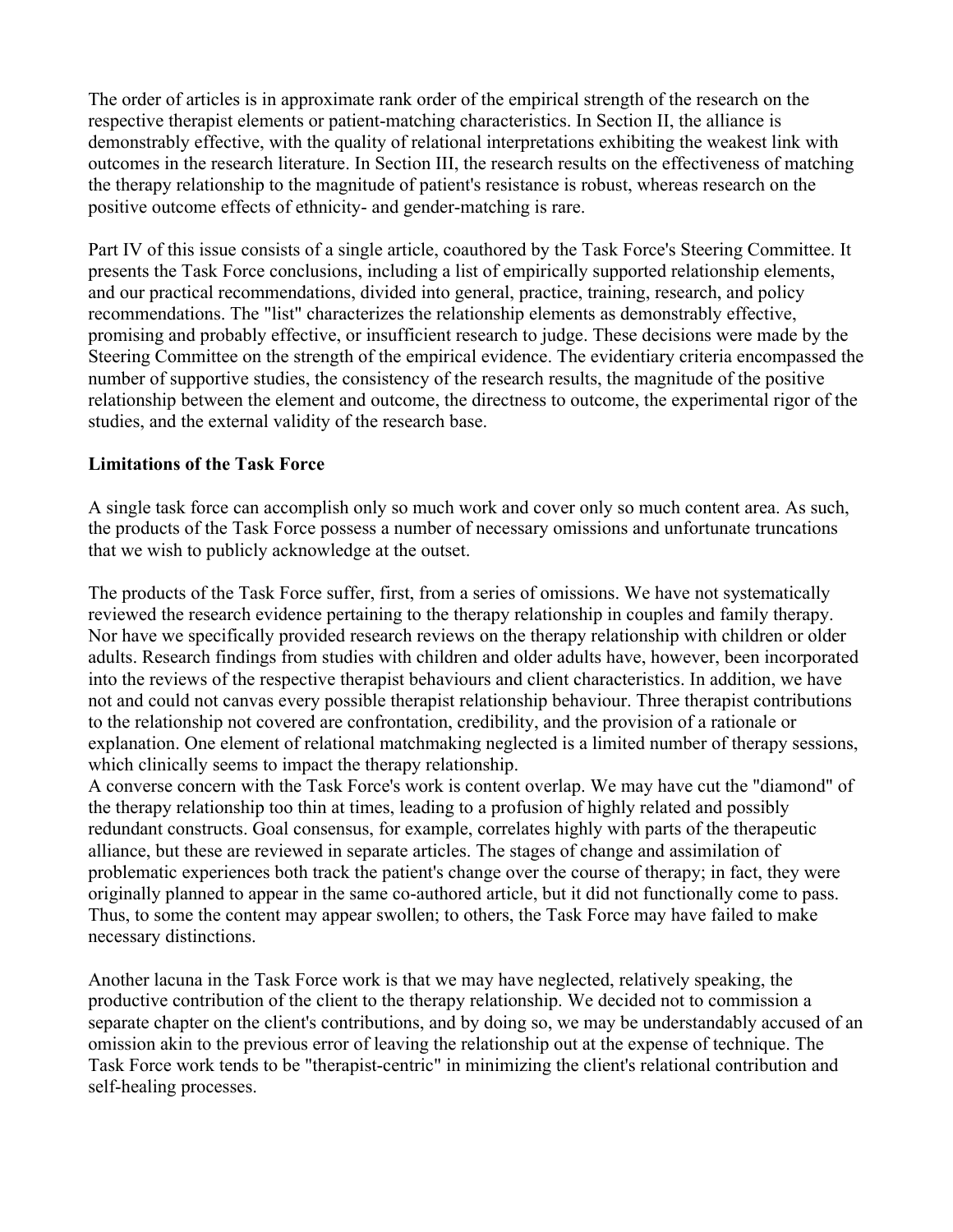A prominent limitation across the Task Force research reviews is the modest causal connection between the relationship element and treatment outcome. Causal inferences are always difficult to make concerning process variables such as the therapy relationship. Does the relationship cause improvement or simply reflect it? Is the relationship produced by something the therapist does or is it a quality brought to therapy by patients? The interpretation problems of correlational studies (third variables, reverse causation) render such studies less convincing then experiments. It is methodologically difficult to meet the three conditions to make a causal claim: nonspuriousness, covariation between the process variable and the outcome measure, and temporal precedence of the process variable (Feeley, DeRubeis, & Gelfand, 1999). A central limitation of our research base is the failure to convincingly demonstrate causal, as opposed to correlational, linkages between relationship elements and treatment outcomes.

Finally, an interesting drawback to the present work - and psychotherapy research as a whole - is the paucity of attention paid to the disorder-specific and therapy-specific nature of the therapy relationship. It is too early to aggregate the research on how the patient's primary disorder or the type of treatment impacts the therapy relationship, but there are early links. For example, in the National Institute on Drug Abuse Collaborative Cocaine Treatment Study, higher levels of the working alliance were associated with increased retention in supportive-expressive therapy, but in cognitive therapy, higher levels of alliance were associated with decreased retention (Barber et al., 2001). In the treatment of anxiety disorders (GAD and OCD), the specific treatments seem to exhibit many times the effect size than for the therapy relationship, but in depression, the relationship appears more powerful. The therapeutic alliance in the NIMH Treatment of Depression Collaborative Research Program, in both psychotherapy and pharmacotherapy, emerged as the leading force in reducing a patients' depression (Krupnick et al., 1996). The therapeutic relationship probably exhibits more causal impact in some disorders and in some therapies than others. As with research on specific treatments, it may no longer suffice to ask "Does the relationship work?" but "How does the relationship work for this disorder and this therapy"

## Frequently Asked Questions

The Division of Psychotherapy's Task Force on Empirically Supported Therapy Relationships has provoked considerable interest and enthusiasm in the professional community. At the same time, it has lead to misunderstandings and reservations. I will conclude by addressing frequently asked questions (FAQs) about the Task Force's objectives and results.

## *What is the relationship of the APA Division 29 Task Force to the Division 12 Task Force (now the standing Committee on Science and Practice)?*

Questions abound regarding the connection of the Division of Psychotherapy (29) and the Society of Clinical Psychology (12) Task Forces, probably because they are both divisions of the American Psychological Association. Organizationally, the Task Forces are separate creatures, reporting to different divisions. Their respective foci obviously diverge: one looking at therapist contributions to the relationship and patient responsiveness, the other looking at treatment methods for specific disorders. However, they do share several task force members (Paul Crits-Christoph and Larry Beutler), a publisher (Oxford University Press), and goals (to identify and promulgate evidence-based practices) in common.

The aims of the Division of Psychotherapy Task Force and the aims of previous evidence-based iniatives can be conceptualised in three ways. First, the work of the Division of Psychotherapy Task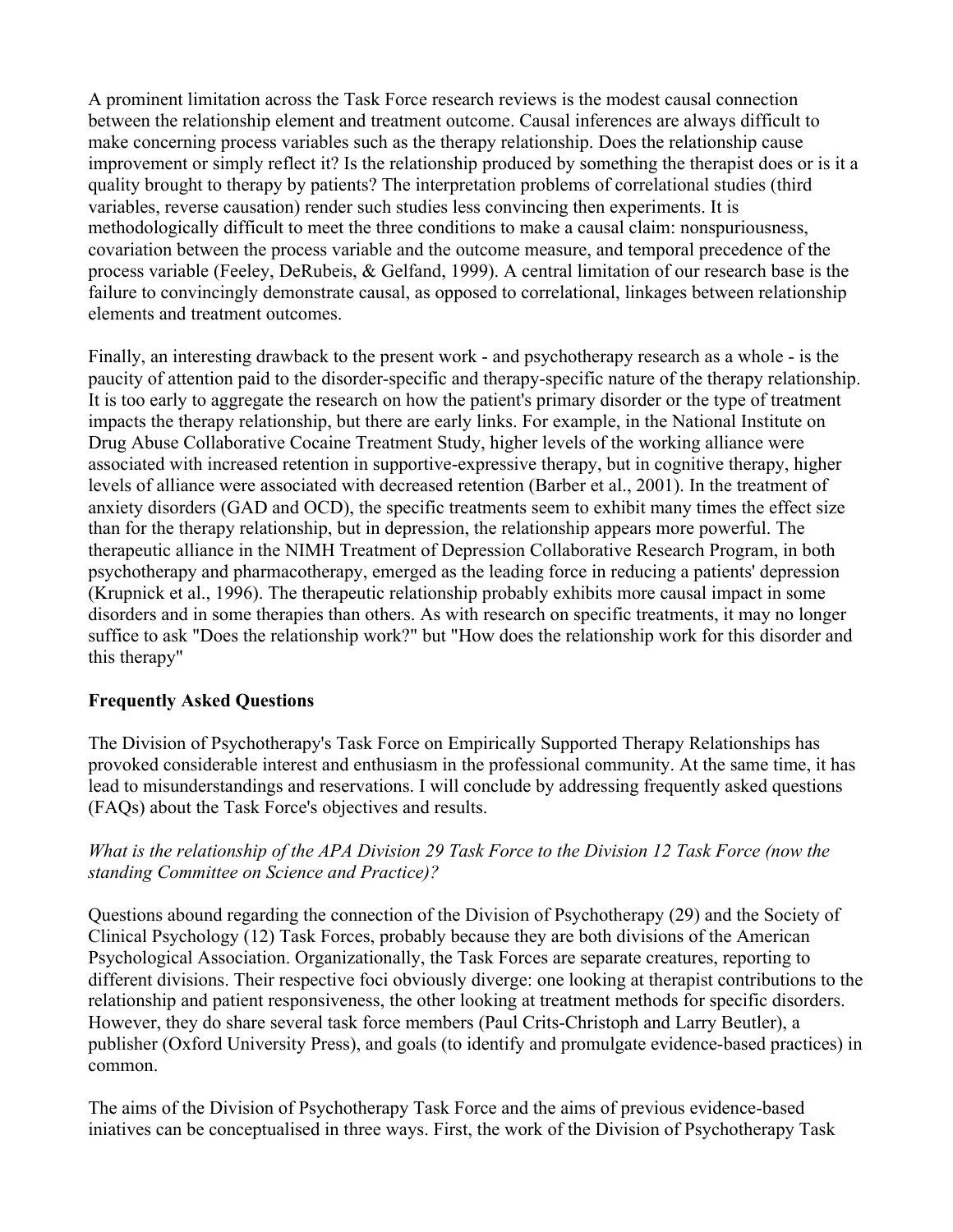Force represents a *continuation* of previous efforts in that all attempt to apply psychological science to the identification and promulgation of effective psychotherapy. It is a complementary continuation of the elusive search for evidence-based psychotherapy. Second, the Division of Psychotherapy Task Force constitutes an *expansion* of extant work in that we enlarge the focus to empirically supported therapist behaviours and emergent therapeutic relationships. And third, the Division 29 Task Force represents, in several ways, a *reaction against* previous decision rules that tend to represent psychotherapy as the disembodied, manualized treatment of Axis I disorders

#### *Are you saying that techniques or methods are immaterial to psychotherapy outcome?*

Absolutely not. The empirical research shows that both the therapy relationship and the treatment method make consistent contributions to treatment outcome. It remains a matter of judgment and methodology on how much each contributes, but there is virtual unanimity that both the relationship and the method (insofar as we can separate them) "work." Looking at either treatment interventions or therapy relationships alone is incomplete. We encourage practitioners and researchers to look at multiple determinants of outcome, particularly client contributions.

#### *But are you not exaggerating the effects of relationship factors and/or minimizing the effects of treatments in order to set up the importance of your work?*

This may be true, but we think not and hope not. With the guidance of Task Force members and external consultants, we have tried to avoid dichotomies and polarizations. Focusing on one area - the psychotherapy relationship - in the Task Force may unfortunately convey the impression that it is the only area of importance. This is certainly not our intention.

Relationship factors are important, and we need to review the scientific literature and provide clinical recommendations based upon that literature. This can be done without trivializing or degrading the effects of specific treatments.

## *What, then, is the association between techniques and therapy relationship?*

We conceive the association broadly and atheoretically. We find any hard and fast distinctions between them untenable. Further, we do not desire to impose any singular theoretical vision of their association upon our colleagues.

For historical and research convenience, we have made distinctions between relationships and techniques. Words like "relating" and "interpersonal behaviour" are generally used to describe *how* therapists and patients behave towards each other. In contrast, terms like "technique" or "intervention" are used to describe what is done in therapy, especially what is done by the therapist. In research and theory, we often treat the how and the what - the relationships and the interventions, the interpersonal and the instrumental - as separate categories. In reality, of course, what one does and how one does it are complementary and inseparable. To separate the interpersonal dimension of behaviour from the instrumental may be acceptable in research, as done in this special issue, but disregarding the connection may be a fatal flaw when the aim is to extrapolate from research results to clinical practice. Thus, while we focus here on important associations between treatment outcome and qualities of the therapist-patient relationship, we never forget that what the therapist does is also influential and inseparable (Orlinsky, 2000).

#### *Isn't your report just warmed over Carl Rogers?*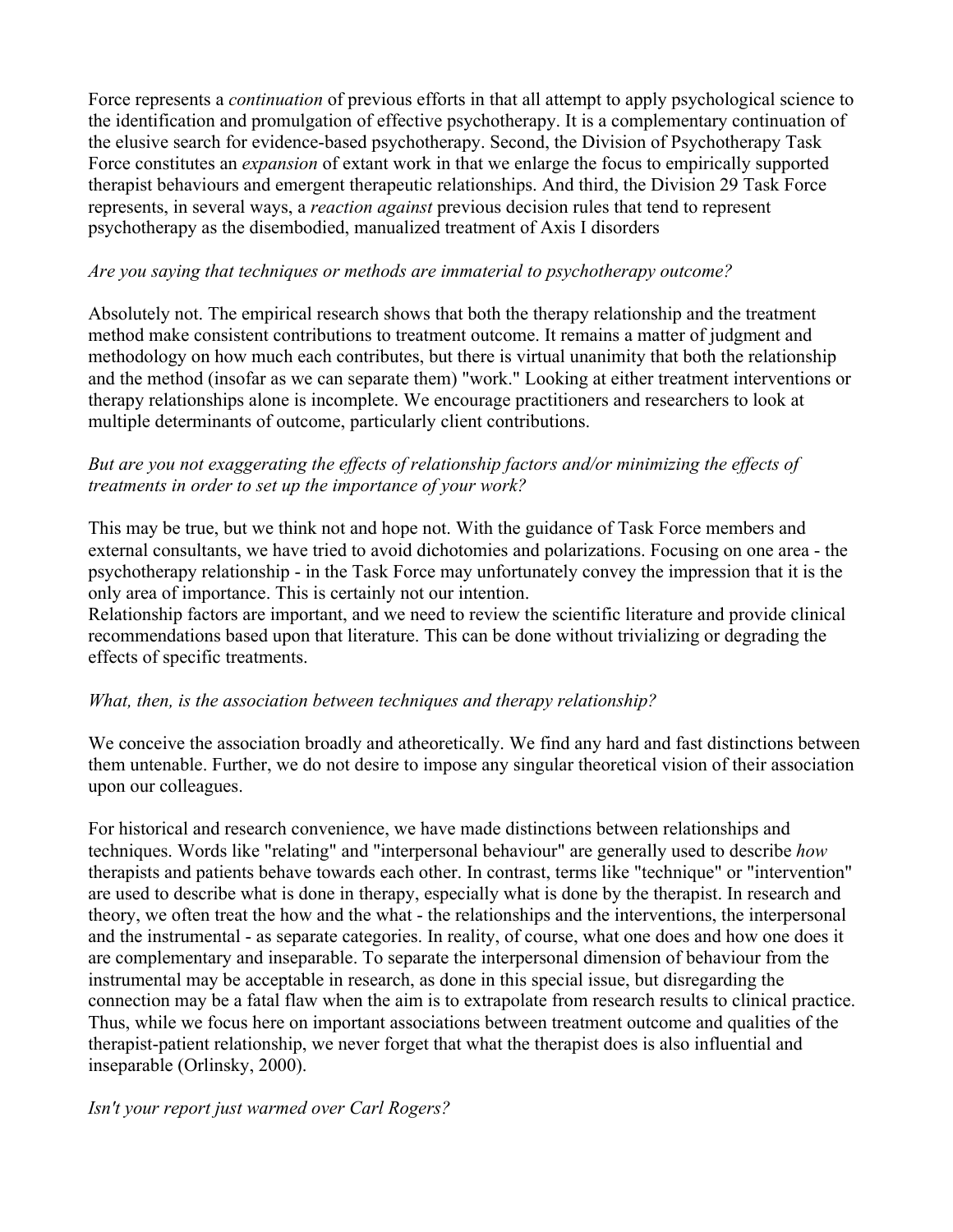No. While Rogers' (1957) facilitative conditions are represented prominently in the research base, they comprise less then 25% of the research we critically review. More fundamentally, we have moved past simplified notions of a limited and invariant set of necessary relationship conditions. Monolithic theories of change and one-size-fits-all therapy relationships are out; tailoring the therapy to the unique patient is in.

*An interpersonal view of psychotherapy seems at odds with what managed care and bean counters ask of me in my clinical practice. How do you reconcile these?*

It is true that the dominant image of psychotherapy today, among both researchers and reimbursers, is as a mental health treatment. This "treatment" or "medical" model inclines people to define process in terms of technique, therapists as providers trained in the application of techniques, treatment in terms of number of contact hours, patients as embodiments of psychiatric disorders, and outcome as the end result of a treatment episode (Orlinsky, 1989).

It is also true that the Task Force members believe this model to be restricted and inaccurate. The psychotherapy enterprise is far more complex and interactive than the linear "Treatment operates on patients to produce effects" (Bohart & Tallman, 1999). We would prefer a broader, integrative model that incorporates the relational and educational features of psychotherapy, one that recognizes both the interpersonal and instrumental components of psychotherapy, one that appreciates the bi-directional process of therapy, and one in which the therapist and patient co-create an optimal process and outcome.

Finally, it is incontestably and sadly true that psychotherapy research to date has exerted a negligible effect on reimbursement decisions.

# *Won't these results contribute further to deprofessionalising psychotherapy? Aren't you unwittingly supporting efforts to have any warm, empathic person perform psychotherapy?*

Perhaps some will misuse our conclusions in the way you fear, but that is neither our intent nor commensurate with the research. It trivializes psychotherapy to characterize it as simply "a good relationship with a caring person." The research shows an effective psychotherapist is one who employs specific methods, who offers strong relationships, and who customizes both discrete methods and relationship stances to the individual person and condition. That requires considerable training and experience; the antithesis of "anyone can do psychotherapy."

# *Are psychotherapists really able to adapt their relational style to fit the proclivities and personalities of their patients?*

Relational flexibility conjures up many concerns, but two of particular import in this question: the limits of human capacity and the possibility of capricious posturing (Norcross & Beutler, 1997). Although the psychotherapist can, with training and experience, learn to relate in a number of different ways, there are limits to our human capacity to modify relationship stances.

Can one authentically differ from one's preferred or habitual style of relating? There is meager research on this question. What does exist suggests that experienced therapists are capable of more malleability and "mood transcendence" than might be expected. In Gurman's (1973) research, for example, expert therapists appeared to be less handicapped by their own "bad moods" than were their less skilled peers. From the literature on the cognitive psychology of expertise, Schacht (1991) affirms that experienced psychotherapists are disciplined improvisationalists who have stronger self-regulating skills and more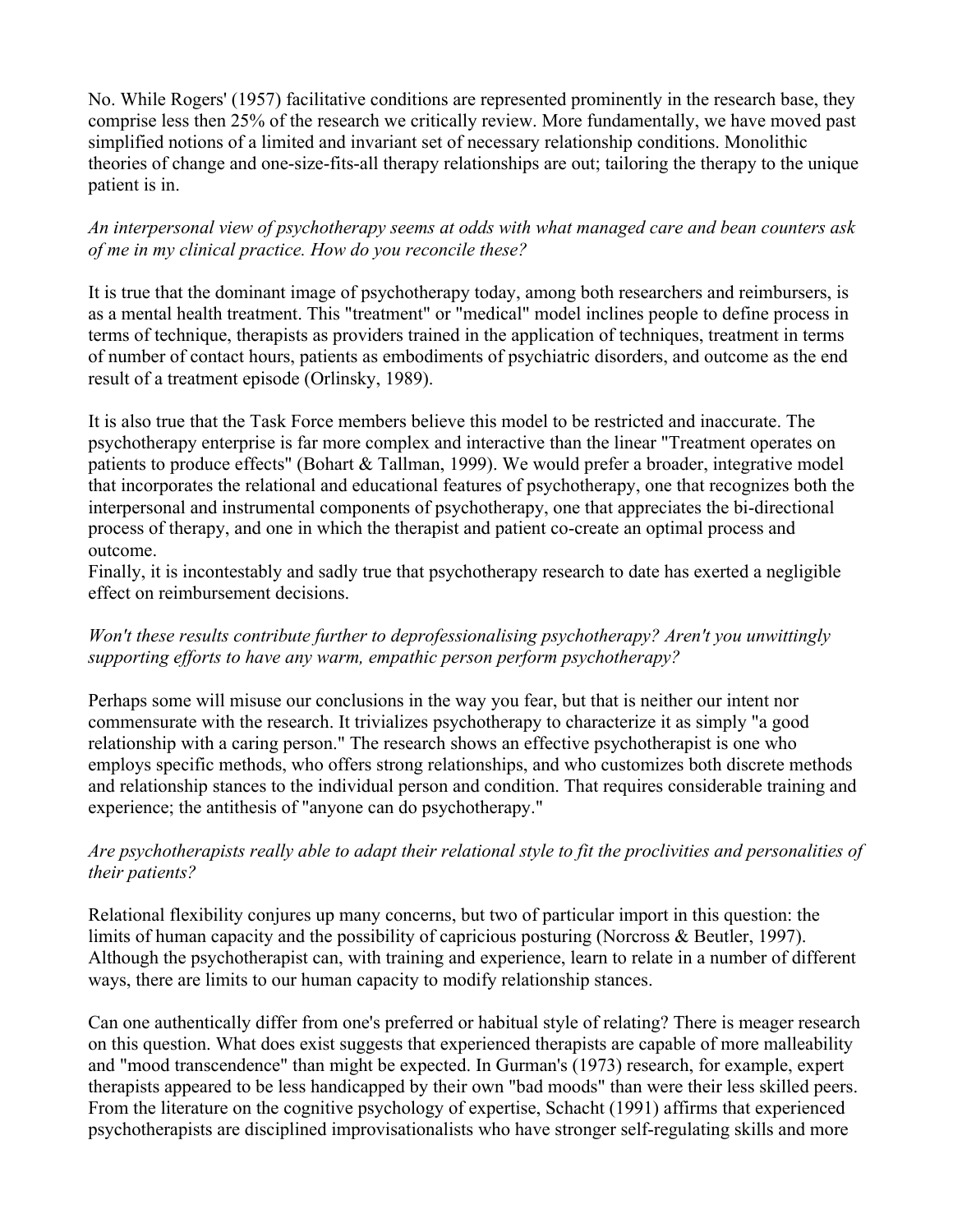flexible repertoires than novices. The research on the therapist's level of experience suggests that experience begets heightened attention to the client (less self-preoccupation), an innovative perspective, and in general, more endorsement of an "eclectic" orientation predicated on client need (Auerbach & Johnson, 1977). Indeed, several research studies (see Beutler, Machado, & Neufeldt, 1994) have demonstrated that therapists can consistently use different treatment models in a discriminative fashion.

The question of whether they can shift back and forth among different relationship styles for a given case is still unanswered. We expect, however, that this is possible. When doing so, we caution therapists to be careful that the blending of stances and strategies does not deteriorate into play-acting or capricious posturing.

# *What should we do if we are unable or unwilling to adapt our therapy to the patient in the manner that research indicates is likely to enhance psychotherapy outcome?*

Four possible avenues spring to mind. First, address the matter forthrightly with the patient as part of the evolving therapeutic contract and the creation of respective tasks, in much the same way one would with patients requesting a form of therapy or a type of medication that research has indicated would fit particularly well in their case but which is not in your repertoire. Second, treatment decisions are the result of multiple, interacting, and recursive considerations on the part of the patient, the therapist, and the context. A single evidence-based guideline should be seriously considered, but only as one of many determinants of treatment itself. Third, an alternative to the one-therapist-fits-most-patients perspective is practice limits. Without a willingness and ability to engage in a range of interpersonal stances, the therapist may limit his or her practice to clients who fit the specific range of behaviours he or she has to offer. And fourth, consider a judicious referral to a colleague who can offer the relationship stance (or treatment method or medication) indicated in a particular case.

#### *Are these intended as practice standards?*

No. These are research-based conclusions that can lead, inform, and guide practitioners toward evidence-based therapy relationships and responsiveness to patient needs. They are not intended as legal, ethical, or professional mandates. As we state in the Conclusions: "The preceding conclusions do not by themselves constitute a set of practice standards, but represent current scientific knowledge to be understood and applied in the context of all the clinical data available in each case."

## *Well, aren't these the official positions of the Division of Psychotherapy or the American Psychological Association?*

## No. Neither is true.

## *Isn't is premature to launch a set of research-based conclusions on the therapy relationship and patient matching?*

Science is not a set of answers. Science is a series of processes and steps by which we arrive closer and closer to elusive answers. Considerable research over the past three decades has been conducted on both the general elements of the therapy relationship and the particular means of adapting it to individual patients. It is premature to proffer the last word or the definitive conclusion; however, it is time to codify and disseminate what we do know. We look forward to regular updates on our conclusions.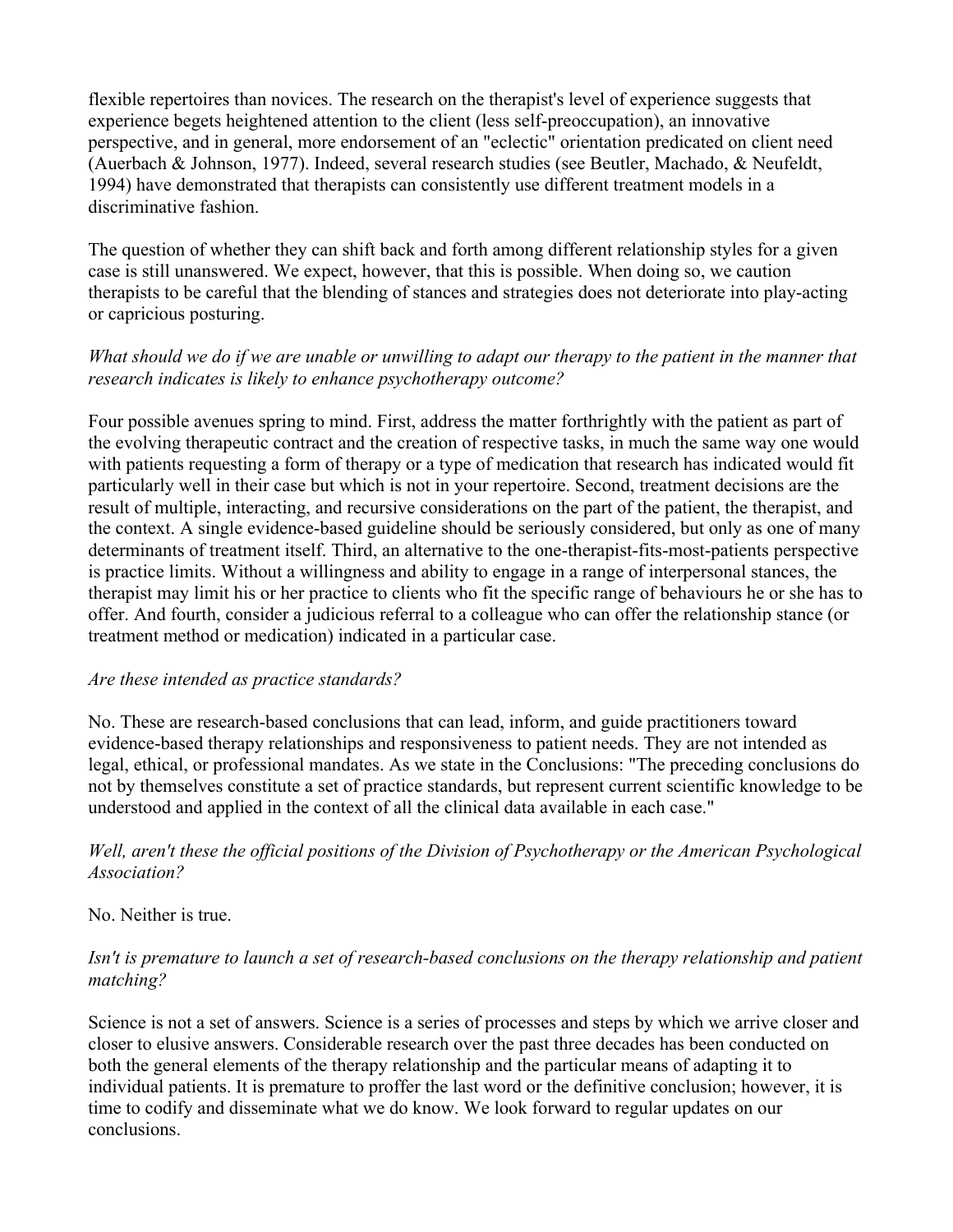*So, are you saying that the therapy relationship (in addition to discrete method) is crucial to outcome, that it can be improved by certain therapist contributions, and that it can be effectively tailored to the individual patient?*

Precisely. And the Task Force products show specifically how to do so on the basis of the empirical research.

# **References**

Auerbach, A. H., & Johnson, M. (1977). In A. S. Gurman & A. M. Razin (Eds.), Effective psychotherapy: A handbook of research. New York: Pergamon.

Barber, J. P., Connolly, M. B., Crits-Christoph, P., Gladis, L., & Siqueland, L. (2000). Alliance predicts patients' outcomes beyond in-treatment change in symptoms. Journal of Consulting and Clinical Psychology, 68, 1027-1032.

Barber, J. P., Luborsky, L., Gallop, R., Crits-Christoph, P., Frank, A., Weiss, R. D., Thase, M. E., Connolly, M. B., Gladis, M., Foltz, C., & Siqueland, L. (2001). Therapeutic alliance as a predictor of outcome and retention in the National Institute on Drug Abuse Collaborative Cocaine Treatment Study. Journal of Consulting & Clinical Psychology, 69, 119-124.

Barlow, D. H. (2000). Evidence-based practice: A world view. Clinical Psychology: Science and Practice, 7, 241-242.

Bergin, A. E. (1997). Neglect of the therapist and the human dimensions of change: A commentary. Clinical Psychology: Science and Practice, 4, 83-89.

Beutler, L. E. (1989). Differential treatment selection: The role of diagnosis in psychotherapy. Psychotherapy, 26, 271-281.

Beutler, L. E. (2000). David and Goliath: When empirical and clinical standards of practice meet. American Psychologist, 55, 997-1007.

Beutler, L.E., Machado, P. P. P., & Neufeldt, S.A. (1994). Therapist variables. In A. E. Bergin & S. L. Garfield (Eds.), Handbook of psychotherapy and behavior change (4th ed., pp. 229-269). New York: Wiley.

Bohart, A. C., & Tallman, K. (1999). How clients make therapy work: The process of active selfhealing. Washington, DC: American Psychological Association.

Chambless, D., et al. (1996). An update on empirically validated therapies. The Clinical Psychologist, 49(2), 5-14.

Chambless, D. L., et al. (1998). Update on empirically validated therapies, II. The Clinical Psychologist, 51, 3-16.

Chambless, D. L., & Hollon, S.D. (1998). Defining empirically supported therapies. Journal of Consulting and Clinical Psychology, 64, 497-504.

Crits-Christoph, P., Baranackie, K., Kurcias, J. S., Beck, A. T., Carroll, K., Perry, K., Luborsky, L., McLellan, A. T., Woody, G. E., Thompson, L., Gallagher, D., & Zitrin, C. (1991). Meta-analysis of therapist effects in psychotherapy outcome studies. Psychotherapy Research, 2, 81-91.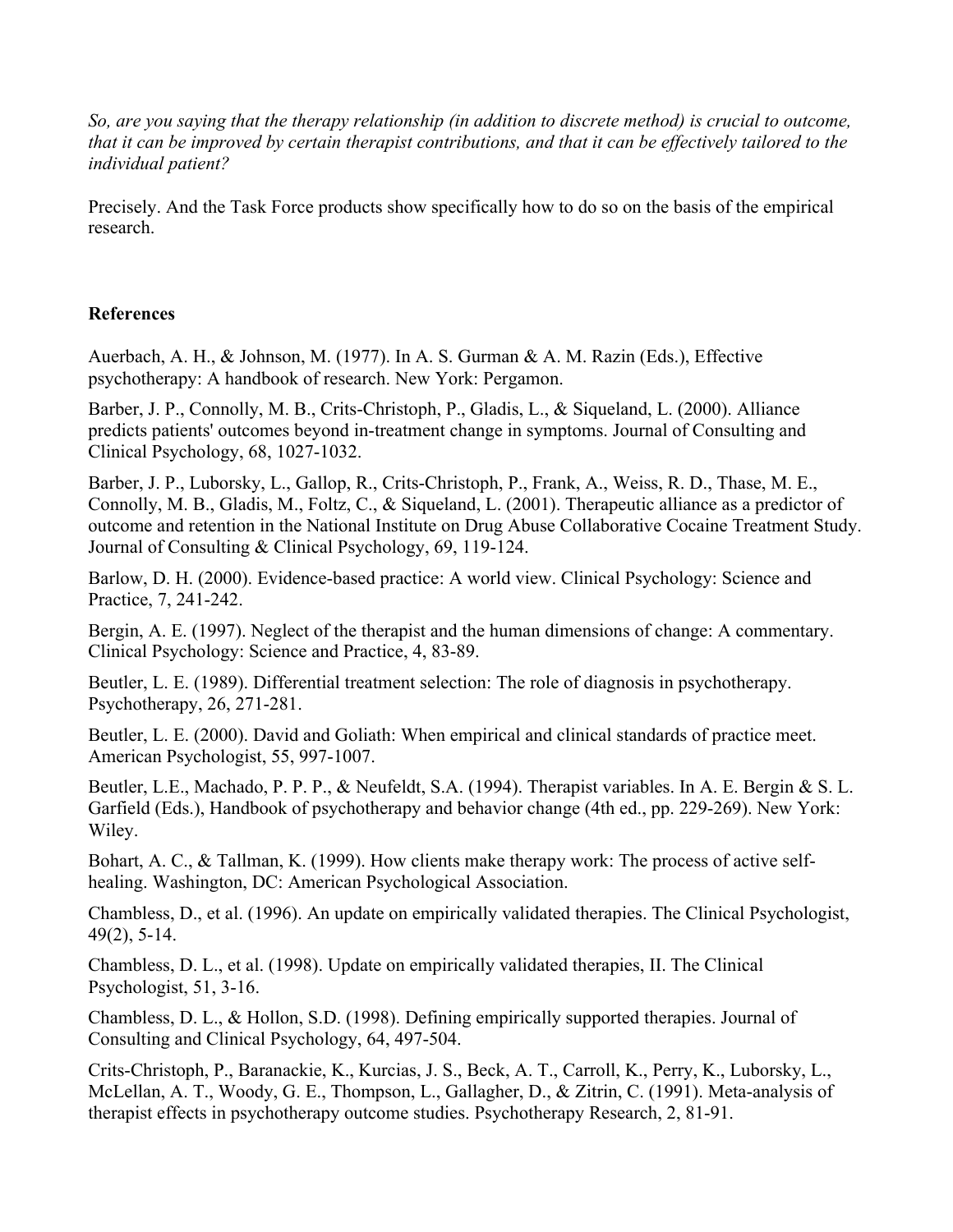Department of Health. (2001). Treatment choice in psychological therapies and counseling. London: Department of Health Publications.

Depression Guideline Panel. (1993). Depression in primary care. Volume 2. Treatment of major depression. Rockville, MD: US Department of Health and Human Services.

Elliott, R. (1998). Editor's introduction: A guide to the empirically supported treatments controversy. Psychotherapy Research, 8, 115-125.

Feeley, M., DeRubeis, R. J., & Gelfand, L. A. (1999). The temporal relation of adherence and alliance to symptom change in cognitive therapy for depression. Journal of Consulting and Clinical Psychology, 67, 578-582.

Gabbard, G. O. (Ed.). (2000). Treatments of psychiatric disorders (third edition). Washington, DC: American Psychiatric Publishing.

Gatz, M., Fiske, A., Fox, L. S., Kaskie, B., Kasl-Godley, J. E., McCallum, T. J., & Wethereall, J. L. (1998). Empirically validated psychological treatments for older adults. Journal of Mental Health and Aging, 4, 9-46

Gelso, C. J., & Carter, J. A. (1985). The relationship in counseling and psychotherapy: Components, consequences, and theoretical antecedents. The Counseling Psychologist, 13, 155-243.

Gelso, C. J., & Carter, J. A. (1994). Components of the psychotherapy relationship: Their interaction and unfolding during treatment. Journal of Counseling Psychology, 41, 296-306.

Gelso, C. J., & Hayes, J. A. (1998). The psychotherapy research: Theory, research, and practice. New York: Wiley.

Glass, C. R., & Arnkoff, D. B. (Eds.). (1996). Psychotherapy integration and empirically validated treatments. Journal of Psychotherapy Integration, 6, 183-226.

Gurman, A. S. (1973). Effects of therapist and patient mood on the therapeutic functioning of high- and low-facilitative therapists. Journal of Consulting and Clinical Psychology, 40, 48-58.

Henry, W. P. (1998). Science, politics, and the politics of science: The use and misuse of empirically validated treatment research. Psychotherapy Research, 8, 126-140.

Hubble, M. A., Duncan, B. L., & Miller, S. D. (Eds.). (1999). The heart and soul of change. Washington, DC: American Psychological Association.

Kazdin, A. E. (1996). Validated treatments: Multiple perspectives and issues - Introduction to the series. Clinical Psychology: Science and Practice, 3, 216-217.

Kendall, P. C. (1998). Empirically supported psychological therapies. Journal of Consulting and Clinical Psychology, 66, 3-6.

Kiesler, D. J. (1966). Some myths of psychotherapy research and the search for a paradigm. Psychological Bulletin, 65, 100-136.

Krupnick, J. L., Sotsky, S. M., Simmens, S., Moyer, J., Elkin, I., Watkins, J., & Pilkonis, P. A. (1996). The role of the therapeutic alliance in psychotherapy and pharmacotherapy. Journal of Consulting and Clinical Psychology, 64, 532-539.

Lambert, M. J. (1992). Psychotherapy outcome research: Implications for integrative and eclectic theories. In J. C. Norcross & M. R. Goldfried (Eds.), Handbook of psychotherapy integration. New York: Basic Books.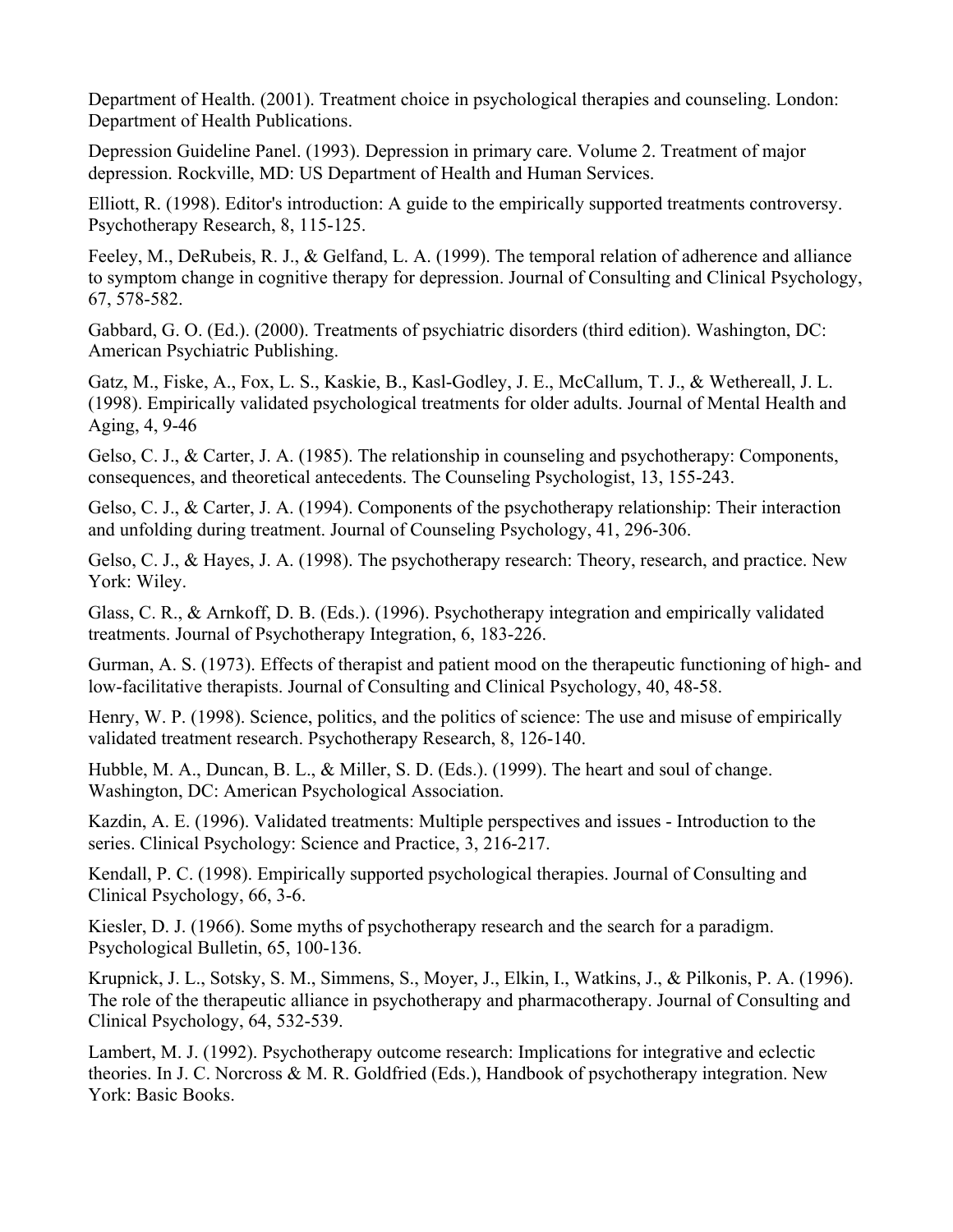Lambert, M. J., & Okiishi, J. C. (1997). The effects of the individual psychotherapist and implications for future research. Clinical Psychology: Science and Practice, 4, 66-75.

Lazarus, A. A., Beutler, L. E., & Norcross, J. C. (1992). The future of technical eclecticism. Psychotherapy, 29, 11-20.

Lonigan C. J., Elbert, J. C., & Johnson, S. B. (1998). Empirically supported psychosocial interventions for children: An overview. Journal of Clinical Child Psychology, 27, 138-142.

Luborsky, L., Crits-Christoph, P., McLellan, T., Woody, G., Piper, W., Liberman, B., Imber, S., & Pilkonis, P. (1986). Do therapists vary much in their success? Findings from four outcome studies. American Journal of Orthopsychiatry, 51, 501-512.

Luborsky, L., Diguer, L., Seligman, D. A., Rosenthal, R., Krause, E.D., Johnson, S., Halperin, G., Bishop, M., Brennan, J. S., & Schweitzer, E. (1999). The researcher's own therapy allegiances: A "wild card" in comparisons of treatment efficacy. Clinical Psychology: Science and Practice, 6, 95-106.

Messer, S. B. (2001). Empirically supported treatments: What's a nonbehaviorist to do? In B. D. Slife, R. N. Williams, & S. H. Barlow (Eds.), Critical issues in psychotherapy. Thousand Oaks, CA: Sage.

Nathan, P. E. (1998). Practice guidelines: Not yet ideal. American Psychologist, 53, 290-299.

Nathan, P. E., & Gorman, J. M. (Eds.). (1998). A guide to treatments that work. New York: Oxford University Press.

Norcross, J.C. (1999). Collegially validated limitations of empirically validated treatments. Clinical Psychology: Science and Practice, 6, 472-476.

Norcross, J. C. (Ed.). (2002). Psychotherapy relationships that work: Therapist contributions and responsiveness to patient needs. New York: Oxford University Press.

Norcross, J. C., & Beutler, L. E. (1997). Determining the therapeutic relationship of choice in brief therapy. In J. N. Butcher (Ed.), Personality assessment in managed health care: A practitioner's guide. New York: Oxford University Press.

O'Donohue, W., Buchanan, J. A., & Fisher, J. E. (2000). Characteristics of empirically supported treatments. Journal of Psychotherapy Practice and Research, 9, 69-74.

Orlinsky, D. E. (1989). Researchers' images of psychotherapy: Their origins and influence on research. Clinical Psychology Review, 9, 413-441.

Orlinsky, D. E. (2000, August). Therapist interpersonal behaviors that have consistently shown positive correlations with outcome. Paper presented at the 108th annual convention of the American Psychological Association, Washington, DC.

Orlinsky, D. E., Grawe, K., & Parks, B. K. (1994). Process to outcome in psychotherapy - noch einmal. In A. E. Bergin & S. L. Garfield (Eds.), Handbook of psychotherapy and behavior change (4th ed.). New York: Wiley.

Rector, N. A., Zuroff, D. C., & Segal, Z. V. (1999). Cognitive change and the therapeutic alliance: The role of technical and nontechnical factors in cognitive therapy. Psychotherapy, 36, 320-328.

Rogers, C. R. (1957). The necessary and sufficient conditions of therapeutic personality change. Journal of Consulting Psychology, 22, 95-103.

Rounsaville, B. J., Chevron, E. S., Prusoff, B. A., Elkin, I., Imber, S., Sotsky, S., & Watkins, J. (1987). The relation between specific and general dimensions of the psychotherapy process in interpersonal psychotherapy of depression. Journal of Consulting and Clinical Psychology, 55, 379-384.